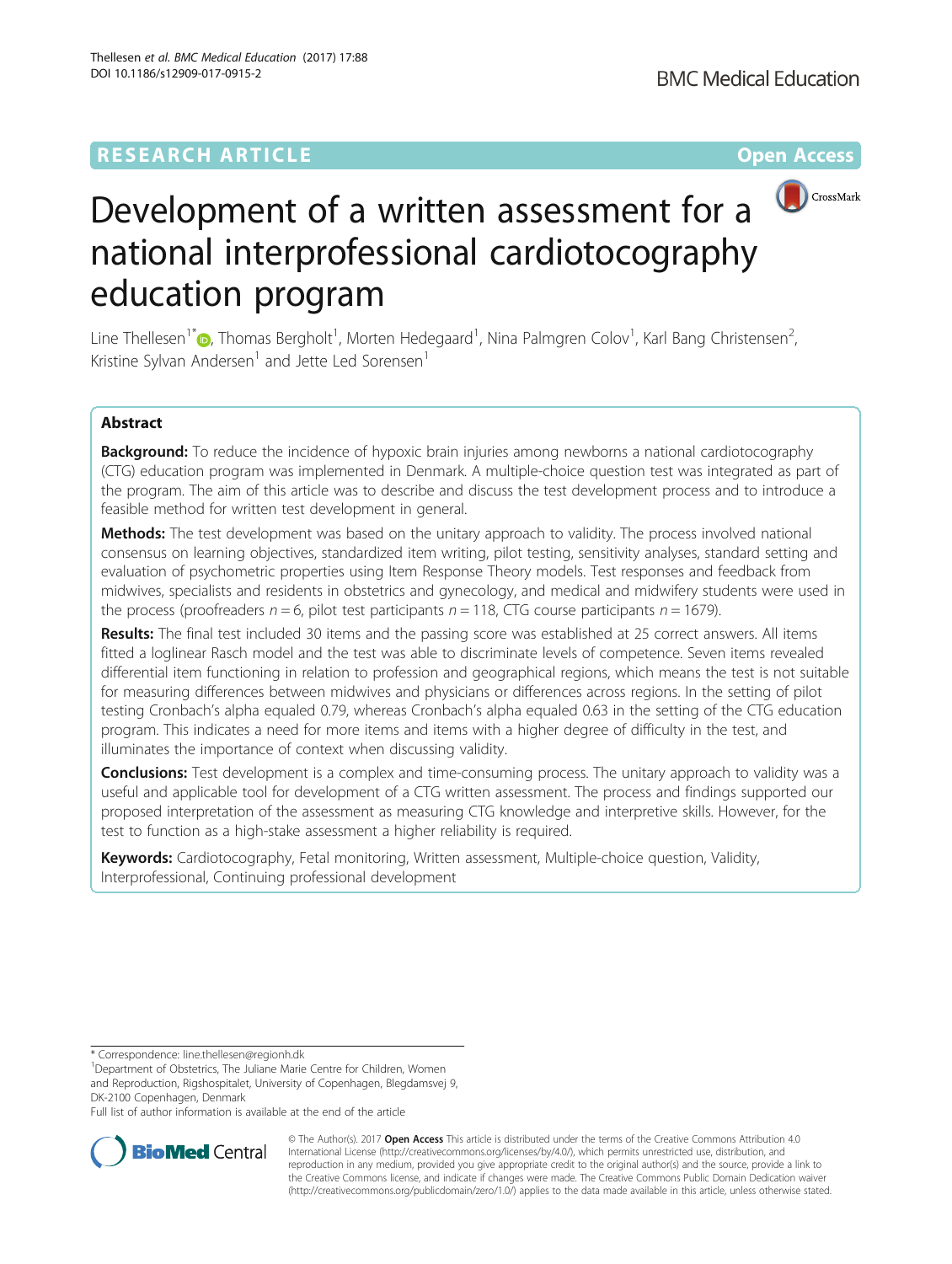## Background

Cardiotocography (CTG) is a widely used fetal surveillance method. Errors in the management of CTG are a recognized cause of adverse obstetric outcomes [\[1](#page-8-0), [2](#page-8-0)]. Omission of use when indicated, misinterpretation, and delay in action are some of the described errors that can lead to severe fetal neurological damage or death. Regular education and training in fetal surveillance to all staff responsible for laboring women is recommended [[3\]](#page-8-0).

In 2012, a comprehensive national obstetric intervention (Safe Deliveries) was initiated in Denmark with the aim of increasing the quality of patient care and reducing hypoxia among newborns [\[4](#page-8-0)]. The Danish Regions, the Danish Society of Obstetrics and Gynecology, the Danish Association of Midwives, the Danish Pediatric Society, the Danish Society for Patient Safety and the Patient Compensation Association all supported the initiative. As part of the intervention all midwives and physicians working at a maternity unit in Denmark had to complete a CTG education program, consisting of an e-learning program, a oneday course, and a final written assessment.

CTG training leads to improved interpretive skills, better management of intrapartum CTG, and higher quality of care, but a lack of validated assessment methods has been indicated [\[5](#page-8-0)]. Comprehensive fetal surveillance education and credentialing programs exist in the United States, in Australia and New Zealand [\[6, 7](#page-8-0)], and an intervention similar to Safe Deliveries was implemented in Sweden in 2007 [\[8\]](#page-8-0). To ensure coherence to national guidelines and context a separate Danish CTG education and assessment program was developed.

Validity is known to be the single most important factor when discussing assessment, and all assessments require evidence of validity [[9\]](#page-8-0). Validity refers to the evidence presented to support or refute the proposed interpretations of the assessment. Thus, validity can be seen as an argument for the interpretations. Validity is not a definite size but always a matter of degree, neither is it a property of the instrument (in this case the written assessment) but of the interpretations made upon the instrument's score [\[9\]](#page-8-0). Reliability is a necessary component of validity that refers to the reproducibility and consistency of the scores of the assessment [[10](#page-8-0)].

We chose the multiple-choice question (MCQ) format for the assessment in the CTG educational program. In addition to validity and reliability, educational impact, cost effectiveness and acceptability needs to be taken into account in the process of test development [\[11](#page-8-0)]. MCQ testing is time- and cost effective and suitable for large groups.

The aim of this article was to describe and discuss the process of developing a CTG MCQ test to be used in a national CTG education program, and to introduce a feasible and acknowledged method for written test development in general. In the process we collected evidence to support or refute the proposed interpretation that the assessment measured knowledge, interpretive skills, and clinical decision-making concerning fetal surveillance with CTG.

## **Methods**

#### Setting and context

Data collection took place from December 2012 to December 2013. The Danish maternity units  $(n = 24)$  were distributed among five regions and numbers of annual deliveries ranged from 235 to 6555 [\[12](#page-8-0)]. In this study, physicians refer to specialists and residents in obstetrics and gynecology. In Denmark, specialists work mainly within obstetrics (obstetricians), gynecology (gynecologists) or, in smaller units, within both fields. Residency extends over five years and consists of first-year residency followed by second-to-fifth-year residency. The included participants are presented in Fig. [1](#page-2-0).

## Five sources of validity evidence

In the present study, we perceive validity as a unitary concept, with construct validity as the overall term [\[13](#page-8-0)]. Construct validity refers to what the test is proposed to measure. Evidence to support validity was collected from five sources based on The Standards for Educational and Psychological Testing [[14](#page-8-0)]: content, response process, relations to other variables, consequences, and internal structure, which will be described in detail in the following. The study design is illustrated in Fig. [1.](#page-2-0)

#### Content (do the items represent the construct?)

Learning objectives: Learning objectives are essential when developing an educational intervention, as they define what learners should know and master after the intervention [\[15](#page-8-0)]. We developed objectives based on national consensus amongst midwives and obstetricians in a national Delphi study [[16](#page-8-0)]. The content of an assessment should always represent the most important subjects, therefore, objectives with the highest relevance rating constituted the content of the test.

Blueprint: Also based on the rated objectives we decided on a five-domain test blueprint: fetal physiology (24%), indication (3%), equipment (3%), classification (33%) and management (37%). A blueprint is a framework that describes the subcategories (domains) in the test and specifies the proportion of items in each subcategory [\[9](#page-8-0)].

MCQ: The MCQ's were constructed in a one-best-answer format [[17](#page-8-0)–[19](#page-8-0)]. The items consisted of a stem (predominantly a clinical case scenario) and a lead-in question, followed by a series of three or four options. The literature suggests that three options are adequate, but a fourth can be applied when plausible [[20\]](#page-8-0). We emphasized to develop items that required problem solving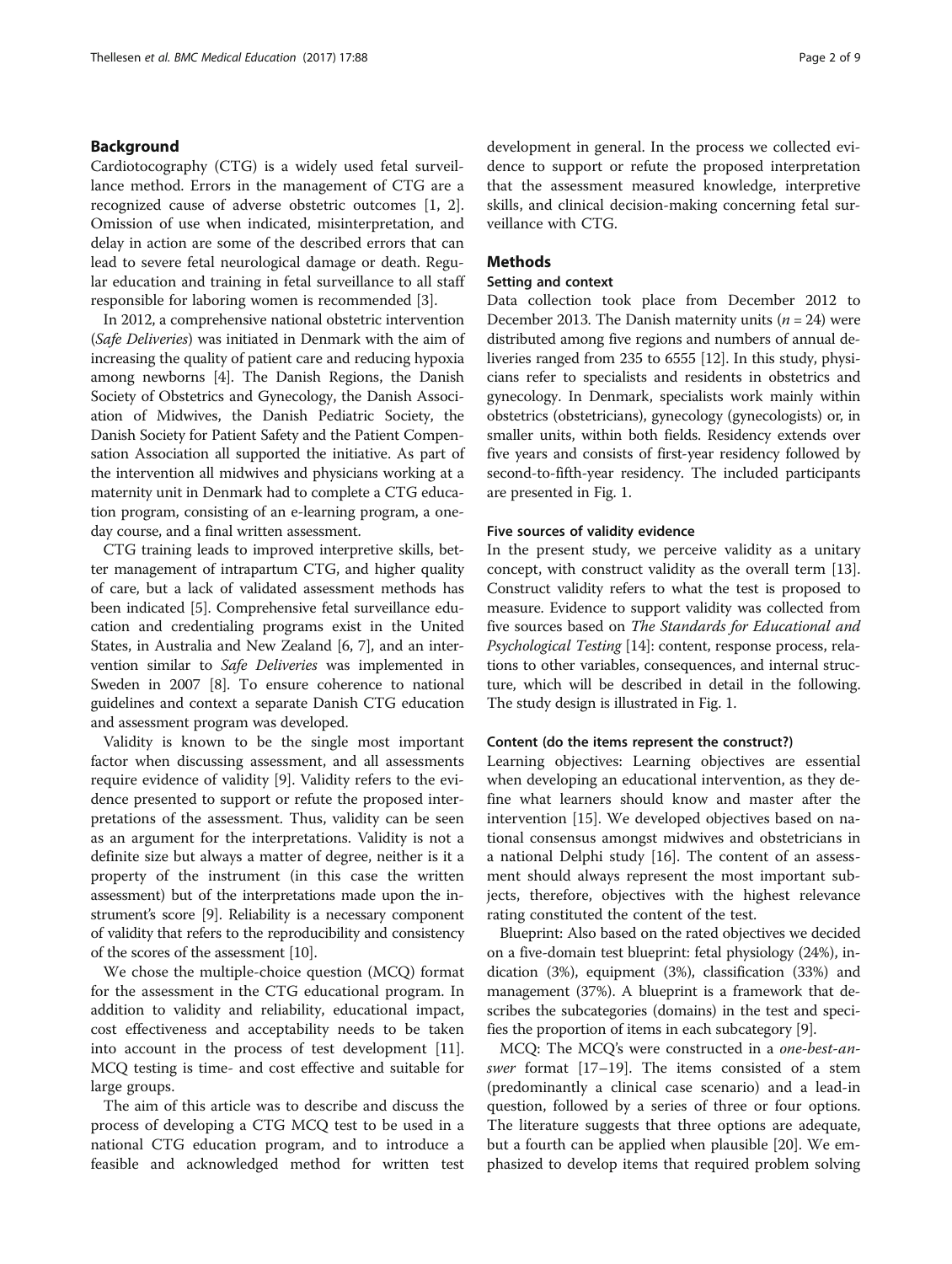<span id="page-2-0"></span>

and clinical reflection and not just recall of knowledge. An obstetrician with profound experience in CTG teaching and clinical use of CTG (NPC) constructed the first draft of items in collaboration with two members of the research group (LT and KSA). An item example is illustrated in Fig. [2.](#page-3-0)

The entire CTG test can be obtained from the corresponding author at the request of units or organizations who wish to use the test.

## Response process (are the thought processes of the test-takers related to the intended construct?)

Proofread: The items were initially evaluated in two rounds of proofreading, in which three of the proofreaders (MH, TB, JLS) were members of the research group (Fig. 1). In the first proofreading, item relevance, language, spelling, and academic content were critically reviewed and in the second proofreading, item format and construction.

Pilot test: The items were subsequently evaluated in a pilot test, in which the participants represented the intended test-takers; midwives, and specialists and residents in obstetrics and gynecology from all five regions of Denmark (Fig. 1). Medical and midwifery students were additionally included in the pilot testing to examine the test's discrimination abilities. The pilot participants were asked to answer and comment on the test and time for test completion was measured. The pilot testing was conducted during visits to the relevant maternity units and midwifery school. A member of the research team was present during the testing, which allowed both written and verbal feedback, ensured individual test responses, and secured test confidentiality.

During the response process the research group iteratively revised items and excluded non-functioning items. At the end of the response process the research group decided which items to implement in the test.

## Relations to other variables (are test responses correlated with scores from a similar instrument?)

No other CTG test was available to relate to the current test. Therefore, we related the test to level of clinical competences and compared test responses from groups with expected differentiated level of CTG knowledge and clinical competences within each profession. Among physicians we compared test responses from obstetricians,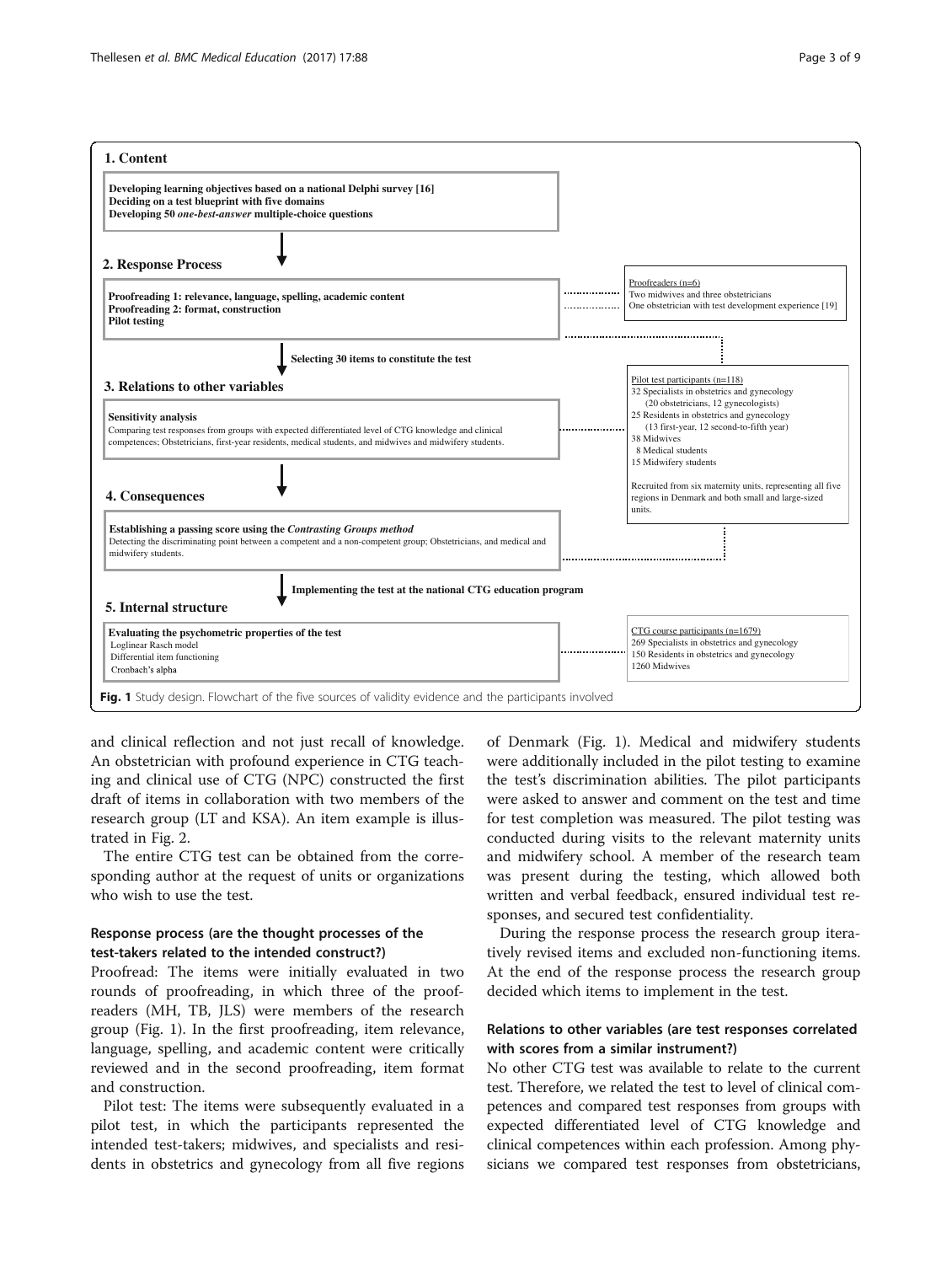<span id="page-3-0"></span>

first-year residents and medical students. Among midwives we compared test responses from midwives and midwifery students. Test responses from pilot participants were used in this sensitivity analysis.

## Consequences (how is the passing score determined? What are the consequences for the test-takers? Are patient outcomes improved?)

We established a criterion-based passing score for the CTG test using the Contrasting Groups method. This method defines the passing score as the best discriminating point between a competent group and a non-competent group [\[21\]](#page-8-0). We defined obstetricians as competent and medical and midwifery students as non-competent. We chose obstetricians as competent as they represent a defined group with at least five years of clinical obstetric experience. The group of midwives consisted of both newly educated and experienced midwives, thus this group was more heterogeneous. Test responses from pilot participants were used. The consequences of a participant's test results were a local decision taken between the participant and the clinical director in each maternity unit. Repeated participation in the CTG course and test was possible. A possible improvement in patient outcome will be evaluated in a separate study.

## Internal structure (are the psychometric properties acceptable?)

We examined the test's psychometric properties using the test responses from the participants at the national CTG courses (Fig. [1\)](#page-2-0). The analyses are described in the statistics and in Additional file [1.](#page-7-0)

## **Statistics**

Test sensitivity was measured using a Mann-Whitney test. P-values < 0.05 were considered statistical significant.

The loglinear Rasch model was used to examine the fit of each item. This Item Response Model integrates both the ability of the test-taker and the difficulty of the item when measuring the probability of a correct answer [\[22](#page-8-0)]. Examination of model fit can provide information about how justified it is to measure the construct with the chosen items [\[23](#page-8-0)].

Differential item functioning (DIF) was evaluated concerning profession, geographical regions, seniority, and size of maternity unit. DIF arises when an item performs differently in various subgroups [[24](#page-8-0)].

The analyses were adjusted for multiple testing using the Benjamini and Hochberg procedure [\[25](#page-8-0)]. P-values < 0.05 were required for statistical significance.

Cronbach's alpha was calculated as an estimate for reliability both in the context of pilot testing and in the context of the CTG education program. A Cronbach's alpha value above 0.7 is regarded as acceptable, whereas a value above 0.9 is required for high-stake and certification assessments, in which the results can have serious impact on an examinee [\[9](#page-8-0), [24](#page-8-0)].

Data were entered using double-entry technique. Statistical analyses were performed using SAS version 9.4 (SAS Institute Inc., Cary, NC, USA) and the DIGRAM software package (Department of Biostatistics, University of Copenhagen, Denmark). Supplementary details on the psychometric properties and the statistical aspects of validation are outlined in Additional file [1](#page-7-0).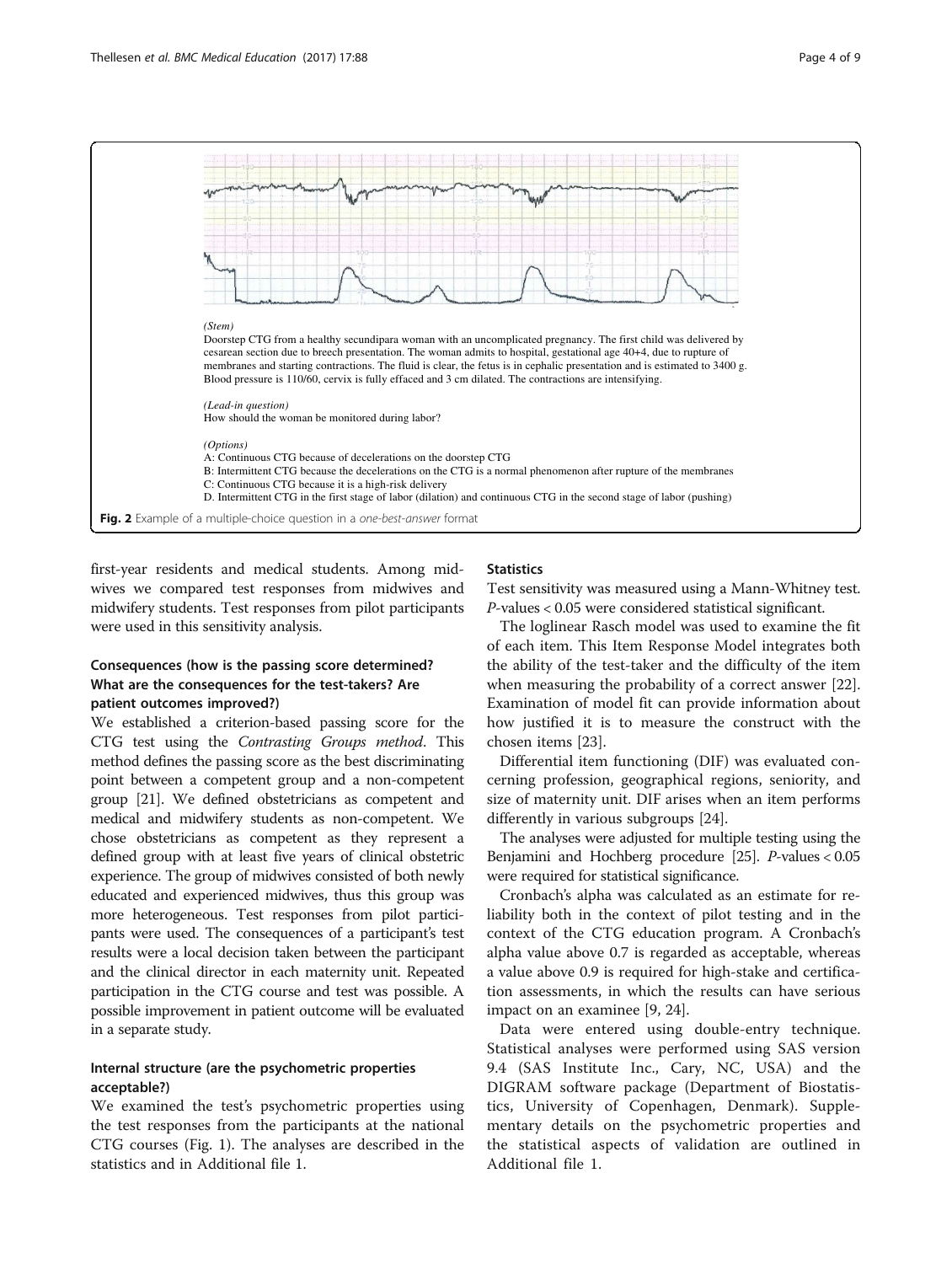### Results

We initially developed 50 items for the national CTG test. Three items were excluded during proofreading and six items during pilot testing. Items were excluded due to similarity, extensive stem text, imprecise response options, different construct than intended, and lack of evidence in relation to item content. We selected 30 items to constitute the test based on the blueprint, the comments and responses from the pilot test participants and the time devoted for completion of the test at the national CTG course. Several items concerning management showed not to function optimally, which meant the initial blueprint could not be completely adhered to. The blueprint was distributed as follows: fetal physiology (27%), indication (7%), equipment (3%), classification (33%), and management (30%). Proportion of correct answers in the 30-item test among the pilot test participants is presented in Table [1](#page-5-0). Cronbach's alpha equaled 0.79.

The sensitivity analysis detected a significant difference in mean test scores between obstetricians and first-year residents, between first-year residents and medical students, and between midwives and midwifery students (Table [2\)](#page-5-0), indicating acceptable test discriminating abilities.

We decided on a passing score of 25 correct answers, which was found to be the best discriminating point (Fig. [3](#page-6-0)). The intersection of the two distributions equaled 23, but was adjusted to minimize false-positive errors. The passing score was evaluated on the initial 697 test responses at the CTG courses. A failure rate of 4.6% was detected, which was found to be acceptable by the research group and the Safe Deliveries steering committee.

A total of 1801 midwives and physicians participated in the one-day CTG courses. Pilot test participants  $(n = 71)$  and participants without written consent  $(n = 51)$ were excluded, thus the included number of participants equaled 1679.

Table [1](#page-5-0) presents the 30 items, along with the proportion of correct answers, the fit of the items to loglinear Rasch model, and the results of DIF analyses.

The loglinear Rasch analysis showed a good fit for all items. Evidence of DIF was disclosed in four items related to profession and four items related to regions. No evidence of DIF was disclosed concerning size of maternity unit and seniority. The effect of including and excluding items with DIF are presented and discussed in Additional files [1, 2](#page-7-0) and [3.](#page-7-0)

Many items displayed ceiling effect, which means that a high proportion of the participants answered the item correctly. No floor effect was displayed. Cronbach's alpha equaled 0.63.

## **Discussion**

In this validation study, where we aimed to develop a national CTG MCQ test, we found that the process and findings supported our proposed interpretation of the assessment as measuring CTG knowledge, interpretive skills, and clinical decision-making. The learning objectives' development and item writing, the proofreading and pilot testing, and the sensitivity and Rasch analyses all underpin this. However, in its current form the test does not meet the criteria for a high-stake examination. More items and items with a higher degree of difficulty need to be integrated to increase reliability. In Table [3](#page-7-0) we have highlighted the strengths and challenges in the current test development process.

The thorough process of learning objectives' development prior to this study was a robust foundation for the test development process. It generated relevant and coverable test content and a thorough discussion of and clear distinction of the construct of the assessment.

The choice of assessment method and format is always disputable; each has its advantages and disadvantages. Nevertheless, there is general agreement that the content of the test is more important than the response format and MCQ's can if constructed well, test more than simple facts [[11\]](#page-8-0). A written assessment can, however, only be used to measure certain competences. From the perspective of Miller's pyramid of competence, the written assessment operates on the two lower levels of competence measurement: knows and knows how [[26\]](#page-8-0). If the aim is to obtain information about how midwives and physicians perform in a clinical context (shows how and does), other assessment methods need to be integrated in the education program.

Valuable information was collected in the response process. An item that aimed to measure knowledge about cord blood pH values turned out to be offensive, as the item addressed the neonatal prognosis associated with a low pH value. The item therefore measured ethical considerations rather than knowledge. Another test item that aimed to measure clinical decision-making turned out to be a test of reading because the stem text was too comprehensive. Both items were clearly non-functioning items that required extensive revision or exclusion.

The pilot testing was performed on a large sample representing the intended test-takers, which we perceive a strength of the study. Optimally, we should have performed the pilot testing on participants who had completed the CTG course. This was not possible due to simultaneously development of the test and the CTG course. It implied that sensitivity analyses and standard setting was performed on responses with a lower proportion of correct answers than in the intended context (Table [1\)](#page-5-0). One must be aware that the percentage of correct answers may increase considerably when the test is incorporated in the education program.

When floor or ceiling effect is present the test or the affected items will have poor discrimination ability, as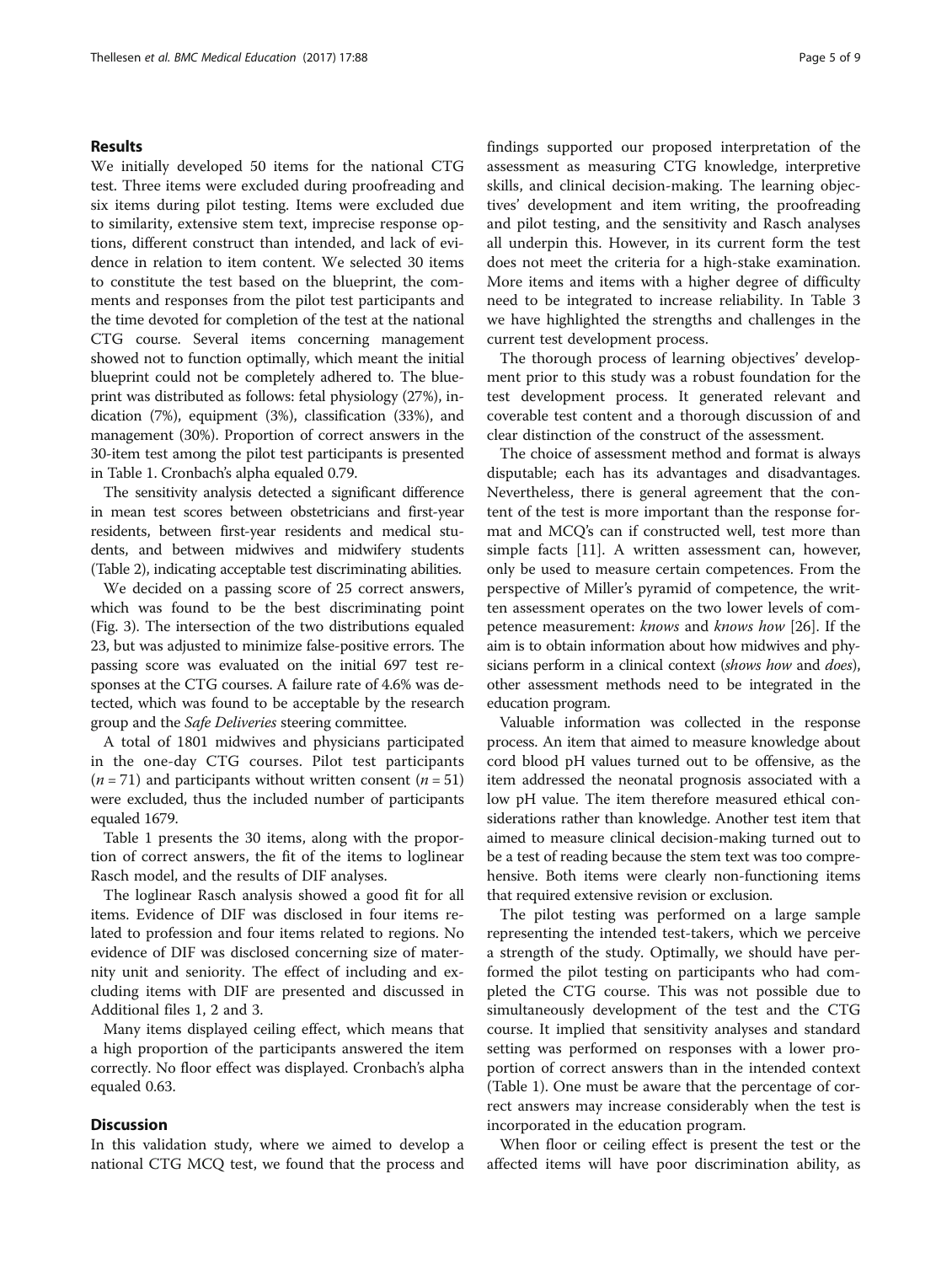| Item   | Blueprint domain | Pilot test participants<br>Proportion of correct<br>answers in percent<br>$n = 118$ | CTG course participants<br>Proportion of correct<br>answers in percent<br>$n = 1679$ | Loglinear Rasch | DIF      |            |            |
|--------|------------------|-------------------------------------------------------------------------------------|--------------------------------------------------------------------------------------|-----------------|----------|------------|------------|
|        |                  |                                                                                     |                                                                                      | Observed        | Expected | $P$ -value | P-value    |
| Item1  | Indication       | 81.4                                                                                | 97.7                                                                                 | 0.350           | 0.346    |            |            |
| Item2  | Classification   | 78.8                                                                                | 91.8                                                                                 | 0.737           | 0.685    |            |            |
| Item3  | Classification   | 82.2                                                                                | 92.9                                                                                 | 0.795           | 0.751    |            |            |
| Item4  | Classification   | 80.5                                                                                | 97.0                                                                                 | 0.524           | 0.530    |            |            |
| Item5  | Equipment        | 94.1                                                                                | 99.3                                                                                 | 0.134           | 0.348    |            |            |
| Item6  | Management       | 94.1                                                                                | 99.5                                                                                 | 0.537           | 0.348    |            |            |
| Item7  | Indication       | 74.6                                                                                | 93.9                                                                                 | 0.466           | 0.372    |            |            |
| Item8  | Classification   | 73.3                                                                                | 89.7                                                                                 | 0.296           | 0.341    |            |            |
| Item9  | Classification   | 57.6                                                                                | 70.0                                                                                 | 0.153           | 0.242    |            |            |
| Item10 | Management       | 86.4                                                                                | 92.1                                                                                 | 0.278           | 0.342    |            |            |
| Item11 | Physiology       | 72.9                                                                                | 95.6                                                                                 | 0.371           | 0.345    |            |            |
| Item12 | Physiology       | 80.5                                                                                | 96.7                                                                                 | 0.633           | 0.414    |            |            |
| Item13 | Classification   | 72.9                                                                                | 96.4                                                                                 | 0.583           | 0.610    |            |            |
| Item14 | Management       | 83.1                                                                                | 97.3                                                                                 | 0.636           | 0.704    |            |            |
| Item15 | Management       | 85.6                                                                                | 97.1                                                                                 | 0.440           | 0.346    |            |            |
| Item16 | Physiology       | 76.3                                                                                | 96.3                                                                                 | 0.331           | 0.345    |            |            |
| Item17 | Physiology       | 93.2                                                                                | 97.3                                                                                 | 0.160           | 0.346    |            |            |
| Item18 | Physiology       | 72.0                                                                                | 85.0                                                                                 | 0.327           | 0.338    |            | $+$        |
| Item19 | Physiology       | 80.2                                                                                | 96.8                                                                                 | 0.442           | 0.416    |            | $^{+}$     |
| Item20 | Classification   | 77.1                                                                                | 95.7                                                                                 | 0.724           | 0.646    |            |            |
| Item21 | Classification   | 82.2                                                                                | 94.9                                                                                 | 0.572           | 0.596    |            |            |
| Item22 | Physiology       | 91.5                                                                                | 98.5                                                                                 | 0.615           | 0.517    |            |            |
| Item23 | Management       | 87.3                                                                                | 98.5                                                                                 | 0.608           | 0.546    |            |            |
| Item24 | Management       | 88.1                                                                                | 98.5                                                                                 | 0.552           | 0.347    |            |            |
| Item25 | Classification   | 71.2                                                                                | 93.5                                                                                 | 0.481           | 0.451    |            | $\ddot{+}$ |
| Item26 | Physiology       | 60.2                                                                                | 98.5                                                                                 | 0.445           | 0.347    |            |            |
| Item27 | Management       | 93.2                                                                                | 96.9                                                                                 | 0.479           | 0.346    |            |            |
| Item28 | Management       | 66.1                                                                                | 79.0                                                                                 | 0.159           | 0.218    |            | $*_{+}$    |
| Item29 | Classification   | 66.9                                                                                | 91.5                                                                                 | 0.543           | 0.466    |            |            |
| Item30 | Management       | 74.6                                                                                | 98.9                                                                                 | 0.723           | 0.500    |            |            |

<span id="page-5-0"></span>Table 1 Psychometric properties. Proportion of correct answers, loglinear Rasch model fit, and differential item functioning (DIF) in the 30-item CTG test

- Non-significant P-values

\* P-values that indicate DIF concerning profession

 $+ P$ -values that indicate DIF concerning regions

## Table 2 Sensitivity analysis

|                                                  | Midwives       | Midwifery<br>students | Obstetricians  | First-year<br>residents | Medical<br>students |  |
|--------------------------------------------------|----------------|-----------------------|----------------|-------------------------|---------------------|--|
|                                                  | $n = 38$       | $n=15$                | $n=20$         | $n=13$                  | $n=8$               |  |
| Mean test<br>score (SD)                          | 26.0(3.0)      | 18.5(3.2)             | 27.0(2.4)      | 23.9(3.0)               | 16.3(4.2)           |  |
| Difference<br>$(95\% \text{ CI})$                | $7.4(5.6-9.3)$ |                       | $3.0(1.1-5.0)$ |                         | $7.7(4.4-11.0)$     |  |
| $P$ -value $a$<br><sup>a</sup> Mann Whitney Test |                | p<0.0001              | $p=0.005$      |                         | $p=0.0008$          |  |

Mean test scores in the 30-item CTG test for groups with expected differentiated level of CTG knowledge and interpretive skills within each profession (pilot test participants)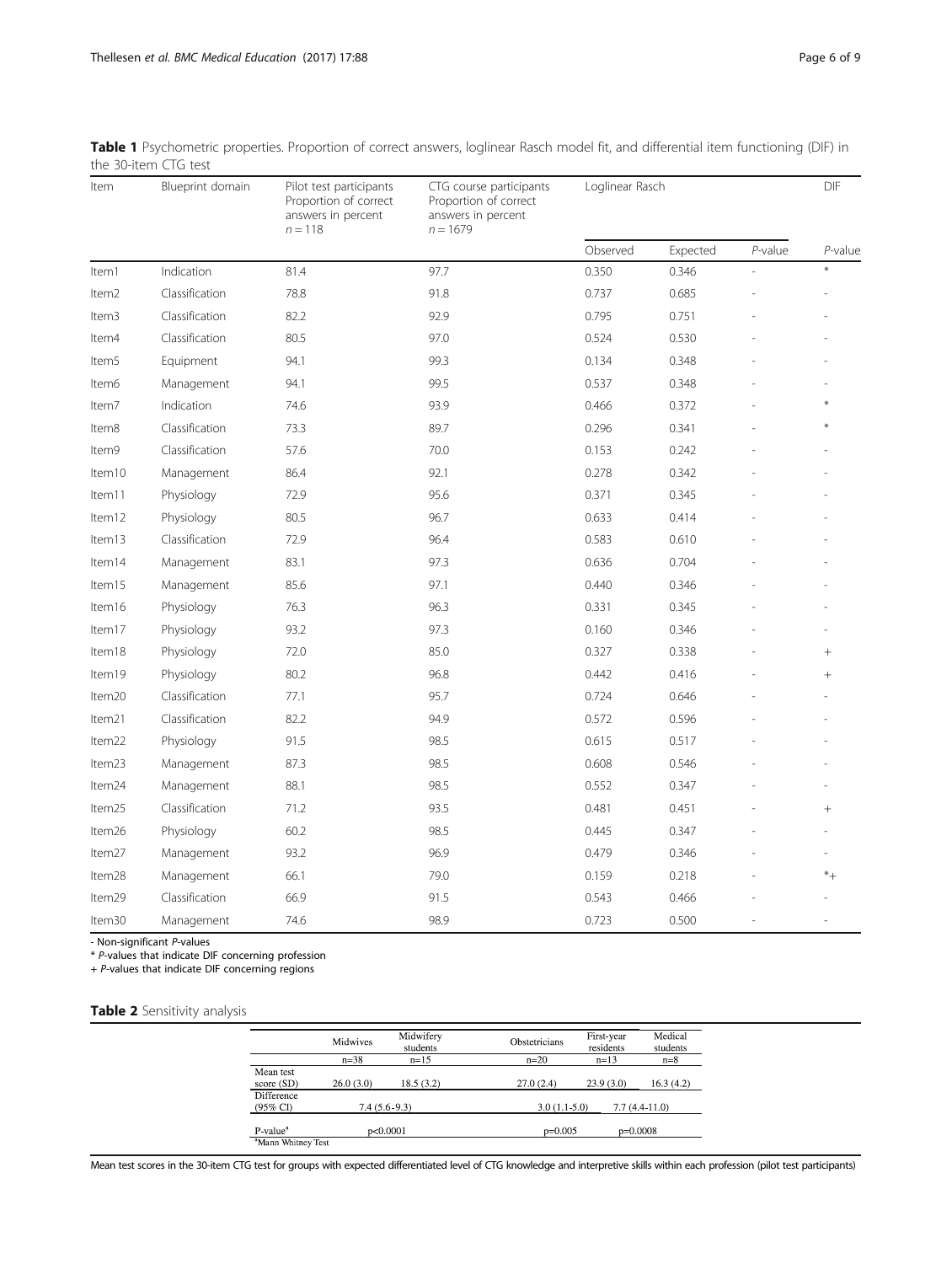<span id="page-6-0"></span>

differences are harder to distinguish [[24\]](#page-8-0). The ceiling effect might also have affected the reliability estimate, which was lower than expected in the final test. The fetal monitoring assessments in the United States and Australia contain 100 and 50 items, respectively [[7, 23](#page-8-0)]. Lengthening the CTG test would expectedly result in a higher reliability estimate [[9\]](#page-8-0).

Cronbach's alpha was substantially higher in the pilot test than in the final test, which we believe is attributed both to the inclusion of students among the pilot participants and the above-mentioned lack of course participation among the pilot test participants. This illustrates the importance of context when discussing validity and the importance of choice of pilot test participants.

As literature encourage we strived to set a passing score that was reasonable, defensible and fair [\[21\]](#page-8-0). There is no 'true' passing score, and all standard-setting methods require judgment and decisions [\[21](#page-8-0)]. We find it a strength that the passing score was validated, though we are aware, that this implied a frustrating wait for the course participants.

The large population of CTG course participants and the thorough evaluation of psychometric properties was an additional strength of this study. The fit of the loglinear Rasch model convincingly indicates that the test measures the intended construct. DIF was detected in relation to profession and regions, and the test is therefore not suitable for measuring differences between midwives and physicians or differences across regions. It is not surprising that differences are detected between two professions whose members have different education, competences and responsibilities. As prescribed in patient safety literature [\[27](#page-8-0)], it was important for Safe Deliveries to function in an interprofessional setting, thereby avoiding the 'silo approach' and instead striving for a uniform 'CTG language' on a national level. However, as this validation process reveals, it is challenging to develop a uniform test for both professions. An allocation of test items in different levels of competences might be a solution [[23](#page-8-0)].

In The Standards internal structure is suggested to be the third validation step, and it was a limitation in our study that the psychometric properties of the test were not examined more thoroughly during the pilot phase. A large amount of test responses are required for Rasch analyses and we therefore chose to evaluate psychometric properties on the actual test-takers.

As demonstrated, the process of test development is complex and time-consuming. Professionals with extensive knowledge of the test content, educationalists, statisticians, time, an implementation plan, economics and stakeholder's corporation are some of the crucial ingredients in the process.

The question of whether or not to integrate a test in a teaching intervention is disputable. Testing is known to enhance learning [\[28\]](#page-8-0), it outlines the important topics within a field and it can be a motivating factor for learning. Based on this we believe the current test is an important part of the CTG education program. Certification exams in fetal monitoring has been implemented in obstetric units in USA [\[29](#page-8-0)] and a positive effect on clinical outcomes has been suggested [[30\]](#page-8-0). Future studies in Denmark will examine the educational and clinical impact of this national CTG education program. The medical education literature recommends that decisions concerning considerable consequences for individual participants, as a restriction to clinical work at a maternity unit, should not be made based on just one assessment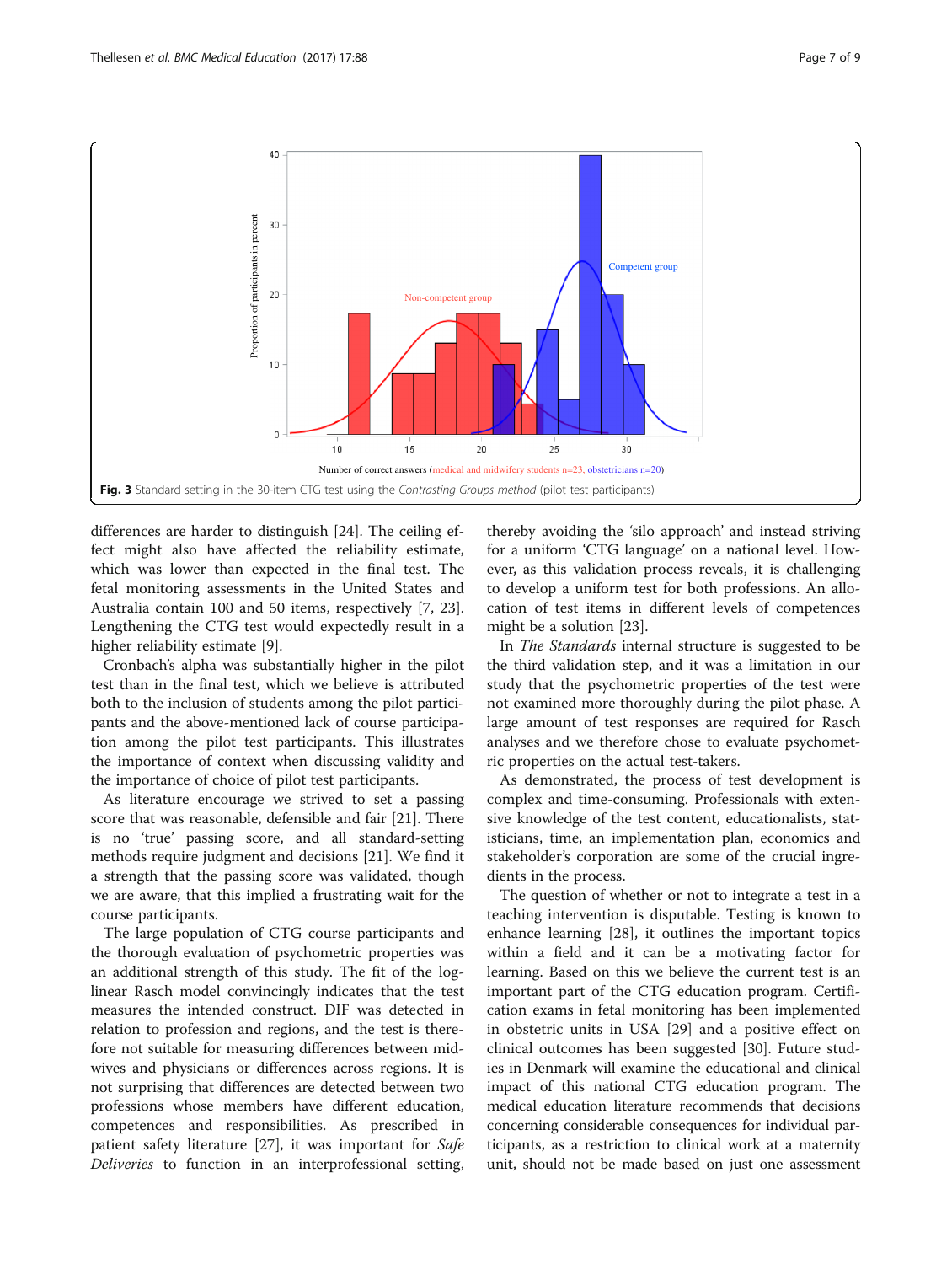<span id="page-7-0"></span>

|         |  |  |  | <b>Table 3</b> Strengths and challenges in the test development |
|---------|--|--|--|-----------------------------------------------------------------|
| process |  |  |  |                                                                 |

| Strengths                       |                                                                                                                                                                                                                           |  |  |  |  |
|---------------------------------|---------------------------------------------------------------------------------------------------------------------------------------------------------------------------------------------------------------------------|--|--|--|--|
| Project group                   | Consisted of professionals with profound<br>content knowledge, a medical educationalist<br>and a statistician with experience in<br>test-development.                                                                     |  |  |  |  |
| Test content                    | Based on nationally defined learning<br>objectives, which generated relevant<br>and coverable test content.                                                                                                               |  |  |  |  |
| Test blueprint                  | Predefined and based on nationally<br>developed learning objectives.                                                                                                                                                      |  |  |  |  |
| Test format                     | MCQ's, which can test more than<br>simple facts, is suitable for large groups<br>and time- and cost effective. Assess<br>competences at the two lower levels of<br>Millers triangle, knows and knows how.                 |  |  |  |  |
| Language                        | Predefined spelling and abbreviations<br>ensured consistency in wordings and terms.                                                                                                                                       |  |  |  |  |
| Proofreading                    | Several proofreaders. Proofreading of<br>content, language and structure/format.                                                                                                                                          |  |  |  |  |
| Pilot test participants         | A large sample representing in part the<br>intended test-takers.                                                                                                                                                          |  |  |  |  |
| Pilot testing                   | Written and verbal feedback gave<br>insight into the pilot participants'<br>thought processes during testing.                                                                                                             |  |  |  |  |
| Standard setting                | An acknowledged method was used.<br>The passing score was adjusted to<br>minimize false-positive values and was<br>validated on initial test responses.                                                                   |  |  |  |  |
| Psychometric properties         | Evaluated on both pilot test responses and<br>the responses from the real test-takers.                                                                                                                                    |  |  |  |  |
| Test-takers                     | A high number of participants enabled<br>the use of advanced statistical analyses<br>such as Rasch analyses.                                                                                                              |  |  |  |  |
| No. of options in<br>each item  | Three or four options were chosen<br>dependent on the numbers of<br>plausible distractors.                                                                                                                                |  |  |  |  |
| Challenges                      |                                                                                                                                                                                                                           |  |  |  |  |
| Test format                     | A written assessment cannot assess<br>competences on the two higher levels<br>of Millers triangle, shows how and does<br>(i.e. clinical performance).                                                                     |  |  |  |  |
| Number of items                 | More items would expectedly have increased<br>reliability and would have allowed for the<br>development of an item bank.                                                                                                  |  |  |  |  |
| Item difficulty                 | Items of a higher difficulty would<br>expectedly have increased reliability<br>and entailed a more challenging test.                                                                                                      |  |  |  |  |
| Pilot test participants         | Medical and midwifery students did not<br>represent the intended test-takers and<br>lowered the percentage of correct answers.                                                                                            |  |  |  |  |
| Relations to other<br>variables | There was no test available for comparison.                                                                                                                                                                               |  |  |  |  |
| Context                         | The context of pilot testing and real<br>testing differed; pilot participants did<br>not attend a one-day teaching course<br>prior to testing and the test was<br>therefore more challenging than in the<br>real setting. |  |  |  |  |

|                     | <b>Table 3</b> Strengths and challenges in the test development |  |  |  |
|---------------------|-----------------------------------------------------------------|--|--|--|
| process (Continued) |                                                                 |  |  |  |

| Time devoted for | More items and items with a higher      |
|------------------|-----------------------------------------|
| assessment       | difficulty require more time devoted    |
|                  | for assessment in an education program. |

method [[9](#page-8-0)]. Therefore, observational and performance assessments could beneficially be implemented if the test prospectively should function as a high-stake examination.

One of the considerable overall challenges in developing a CTG test are the well-known limitations of the surveillance method; Nonetheless, electronic fetal monitoring is widely integrated in the care and management of labor, which makes development and maintenance of competences crucial.

## Conclusions

Test development is complex and time-consuming, and the importance of context cannot be overemphasized. The five-step unitary validation approach was a useful framework for the development of a CTG MCQ test. Our process and findings support the proposed inferences of the test, but a higher reliability is needed for the CTG test to function as a high-stake assessment. This study provides a feasible template relevant for MCQ test development in general. Applying the unitary approach to validity will expectedly lead to improved assessments in medical education.

## Additional files

[Additional file 1:](dx.doi.org/10.1186/s12909-017-0915-2) Supplementary details on psychometric properties and the statistical aspects of validation. (DOC 39 kb)

[Additional file 2:](dx.doi.org/10.1186/s12909-017-0915-2) The magnitude of differential item functioning (DIF) with respect to profession. Proportion of correct answers for item 1, 7, 8 and 28 for physicians and midwives with equal amount of correct answers in remaining items. (PDF 96 kb)

[Additional file 3:](dx.doi.org/10.1186/s12909-017-0915-2) The impact of differential item functioning (DIF). Proportion of correct answers among physicians and midwives in hypothetical sub-tests formed by including or excluding items with DIF. (DOC 33 kb)

#### Abbreviations

CTG: Cardiotocography; DIF: Differential item functioning; MCQ: Multiplechoice question

#### Acknowledgements

We would like to warmly thank all the midwives, physicians, and medical and midwifery students who participated in the development of the CTG test. We thank the management from the six maternity units that participated in the pilot testing for finding time in busy work schedules. We wish to thank Obstetrician Marianne Johansen and midwives Stinne Hoegh and Mette Kiel Smed for thorough proofreading. We thank Mark Beaves, manager of The Royal Australian and New Zealand College of Obstetricians and Gynaecologists' Fetal Surveillance Education Program (FSEP) for his encouragement and sharing of knowledge.

#### Funding

The study was funded by TrygFonden, Aase and Ejnar Danielsens Foundation, Oestifterne, Toemmerhandler Johannes Fog's Foundation, and Department of Obstetrics and The Juliane Marie Centre, Rigshospitalet, Copenhagen, Denmark.